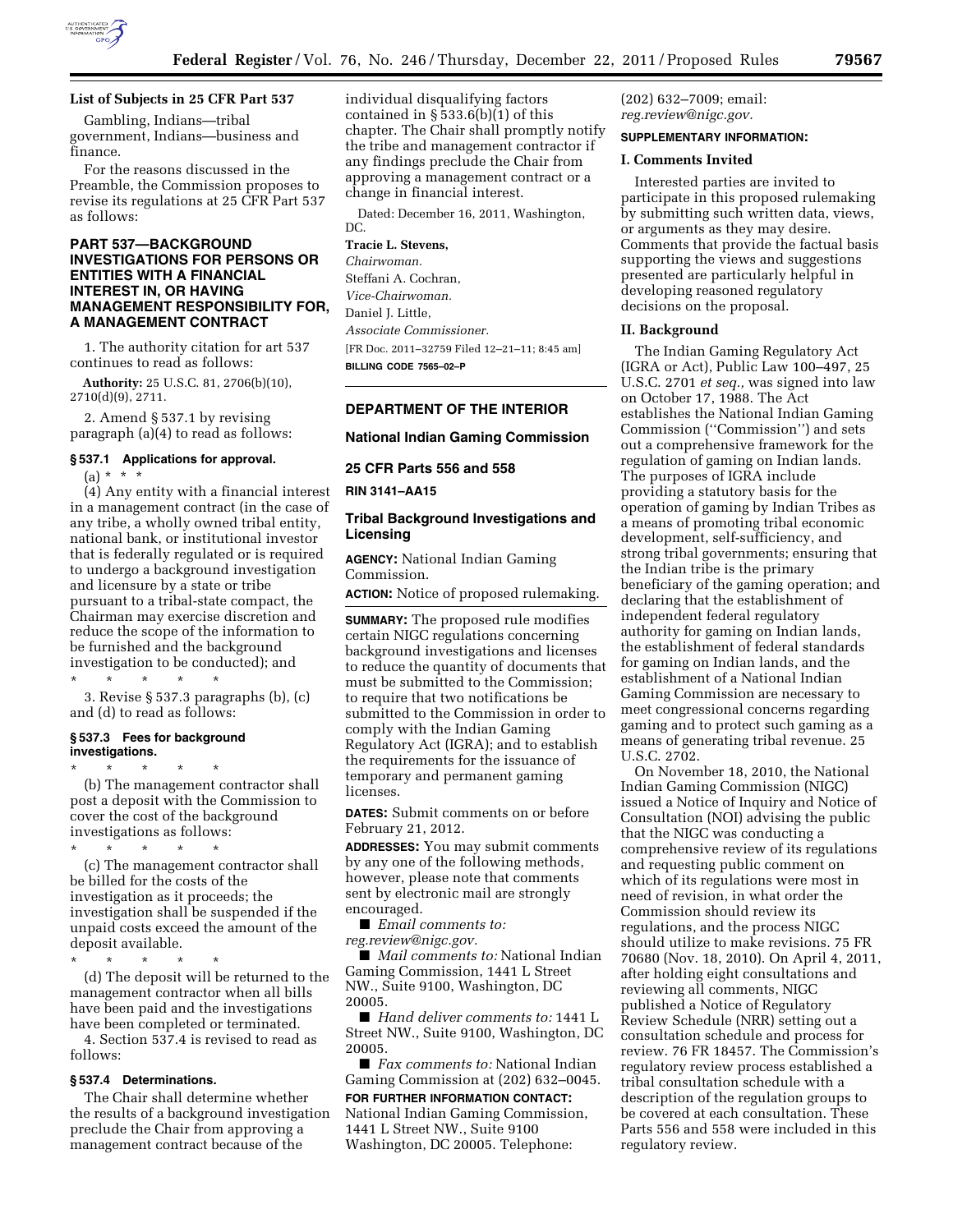# **III. Development of the Proposed Rule**

The Commission conducted a total of 9 tribal consultations as part of its review of Parts 556 and 558. Tribal consultations were held in every region of the country and were attended by over 137 tribes and 381 tribal leaders or their representatives. In addition to tribal consultations, on July 7, 2011, the Commission requested public comment on a Preliminary Draft of amendments to Parts 556 and 558. After considering the comments received from the public and through tribal consultations, the Commission proposes to amend these parts and formalize the ''pilot program'' background investigation and licensing procedures.

Parts 556 and 558 address background investigations and licenses for gaming operation key employees and primary management officials. These regulations require tribes to submit to the NIGC an application and investigative report on all key employees and primary management officials employed by tribal gaming operations. In the 1990s, the NIGC initiated a ''pilot program'' for tribes who had a proven track record of complying with the background and licensing regulations. The purpose of this program was to reduce the quantity of documents the tribes were required to submit to the NIGC. Tribes participated in the pilot program by signing a memorandum of understanding with the NIGC that allowed a tribe to submit a notice of results (NOR) instead of the application and investigative report. The notice of results provided a synopsis of the background investigation and results to the NIGC on key employees and primary management officials. These regulatory changes would negate the need for memorandum of understandings with tribes and eliminate requirement that tribes submit an application and investigation report for each key employee and primary management official. Instead, tribes would be required to submit a notice of results for the background investigation of key employees and primary management officials as well as to retain applications and investigation reports for the NIGC to review.

The IGRA requires that tribes submit background investigation results to the Commission before issuing licenses. 25 U.S.C.  $2710(b)(2)(F)(ii)(III)$ . The tribe must then notify the NIGC after it has issued the license to primary management officials or key employees. 25 U.S.C. 2710(b)(2)(F)(ii)(I).

## *A. General Comments*

Commenters supported the changes put forward in the preliminary draft. Tribes noted that the pilot program has been a success and that they were supportive of the NIGC's proposal to formalize the pilot program into regulations. One commenter noted that the current procedure is burdensome and that formalization of the pilot program creates efficiency in the background and licensing process. Some commenters questioned the level of detail included in the regulations, but also noted that these changes were an improvement over the current regulations while not substantively increasing the requirements.

# *B. Background Investigation and Licensing*

Tribes are currently required to submit a completed application of background information upon the employment of a key employee or primary management official. 25 CFR 556.5(a). Tribes are also required to submit a background investigative report before issuing a license to a key employee or primary management official. 25 CFR 556.5(b). The investigative report is required to include: (1) Steps taken in conducting a background investigation; (2) results obtained; (3) conclusions reached; and (4) the bases for those conclusions. 25 CFR 556.5(b). When submitting the investigative report, tribes are also required to include a copy of the eligibility determination. Some commenters recommended using ''suitability determination'' in the place of ''eligibility determination.'' The Commission considered this recommendation but after reviewing the language of the Act, decided against making that change. The Act references suitability for determining whether a person is eligible for employment. 25 U.S.C. 2710(b)(2)(f)(ii)(II).

A tribe is required to develop licensing procedures for all employees of the gaming operation and to retain applications for employment and reports of any background investigations for inspection by the Commission for no less than three years from the dates of termination of employment of key employees and primary management officials. The licensing requirements are included in a tribal ordinance when submitted to the Chair for approval.

The proposed rule continues to require a tribe to create and maintain: (1) A gaming license application identical to the one required under the current regulations;  $(2)$  an investigative report identical to the one required to be submitted to the NIGC under the current regulations; and (3) a copy of the eligibility determination. The proposed rule, however, reduces the submission requirements. In cases where a tribe issues a license, the tribe need only submit a notice of results (NOR)—rather than the application and investigative report—to the NIGC no later than 60 days after the applicant begins work. Tribes are also required to submit a notice of the issuance of a license to the NIGC. In cases where a tribe does not issue a license, it must forward the investigative report to NIGC for inclusion in the Indian Gaming Individual Records System.

Many commenters noted that a uniform method of sending the NOR to the NIGC would be useful. The Commission agrees and has developed the form included in this Notice to be used by all tribes submitting NOR's to the NIGC.

Under the proposed rule, a tribe would be required to maintain a completed licensing application for a primary management official or key employee. The tribe must conduct a background investigation to determine the eligibility of the employee for a gaming license. The proposed rule refines the purpose of the background investigation as one needed to determine whether the employee is eligible for a gaming license. Tribes can determine for themselves what services to utilize to conduct the investigation. In some instances, the state may provide this service, or in others, the tribe may utilize federal or private services. One commenter suggested requiring applicants to provide a list of all associations to which they pay membership dues. While this change was not made in the proposed rule, the Commission is interested in hearing whether this is a requirement that should be included in the regulation.

In addition, the proposed rule changes current regulations by clarifying that these parts do not apply to licenses that are intended to expire within 90 days of issuance. Many tribes utilize a temporary license system. The NIGC does not propose to restrict the tribes' authority to send applicants to work while processing their background investigations, so long as they are not employed for more than 90 days without obtaining a license that meets the requirements of these parts.

#### *C. Access to Background Investigation*

Many commenters requested improved access to the background investigation materials obtained by the NIGC. While the NIGC does collect the NOR submitted by tribes on primary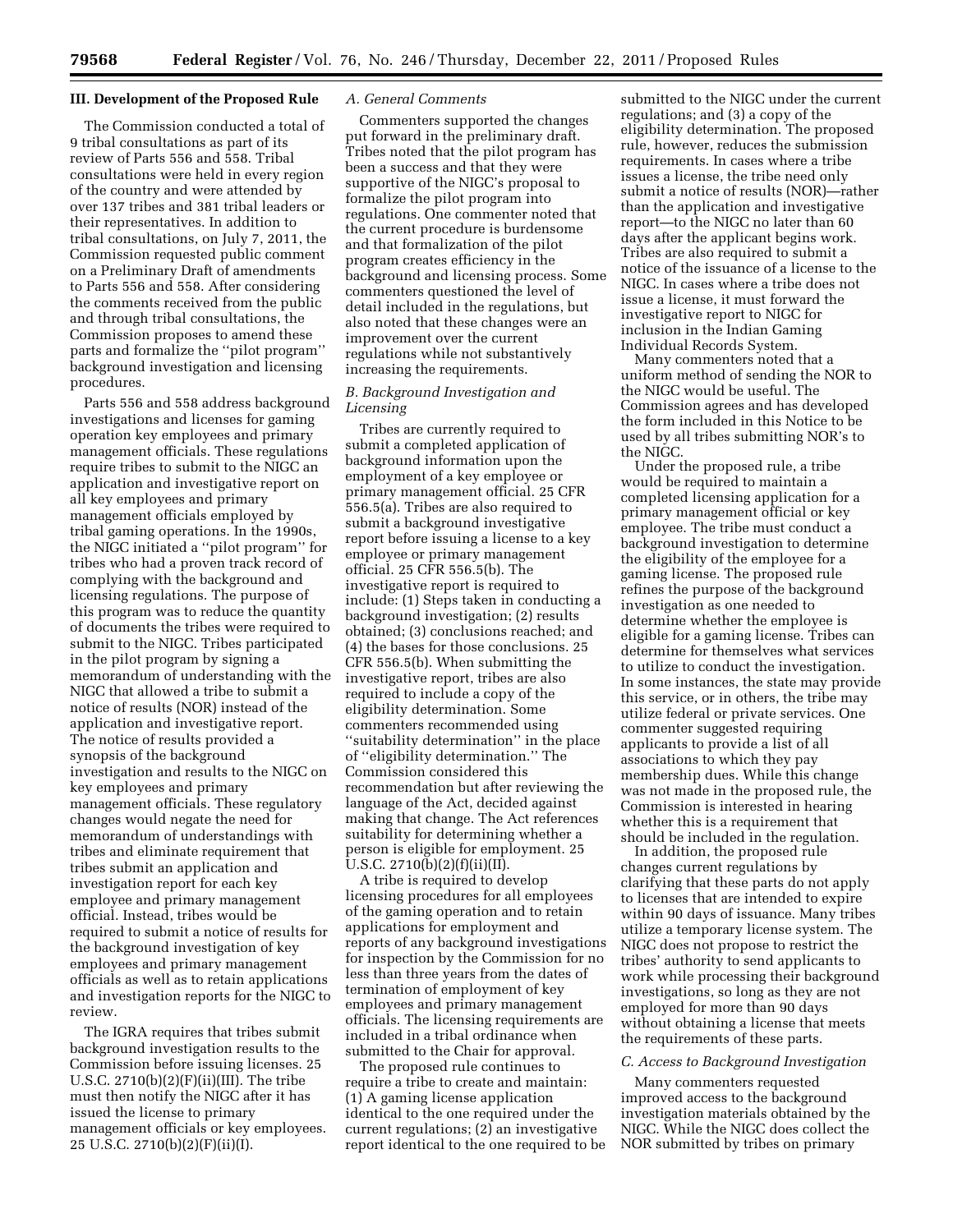management officials and key employees that information is not currently made available to third-party tribes. In response to the many comments on improved access the NIGC is working towards making information more readily available to tribes. Until there is sufficient resources and technology to make this kind of information available in a secure format, the NIGC will endeavor to make information available when and where appropriate.

Two commenters requested that the NIGC remove the requirements of § 556.2 and § 556.3 which reference ordinance amendments with regard to the Privacy Act and False Statement notices. The NIGC agrees that ordinance amendments need not be mentioned in that section because tribes may include specifics of background investigation procedures—including Privacy Act and False Statement notices—in supplementary submission materials rather than placing them in the ordinance itself (See 25 CFR 522.2(b)). Once final, however, all future ordinances and submission materials must comply with § 556.8 of this proposed rule. The NIGC further notes that the privacy notice is required by federal law to notify applicants of the restrictions binding the NIGC as a federal agency for releasing personal information. Tribes are not necessarily bound by those restrictions, but must supply the notice to applicants before submitting their information to NIGC as required by 25 U.S.C. 2710(b)(2)(F)(ii)(III).

One commenter suggested that tribes should have the discretion to decide whether to keep confidential the identities of those interviewed in the course of a background investigation. NIGC disagrees, notes that this is an existing requirement under the current regulations and pilot program (*See* 25 CFR 556.4(b)), and believes the promise of confidentiality is necessary for obtaining sensitive information from those interviewed.

## **Regulatory Matters**

## *Regulatory Flexibility Act*

The proposed rule will not have a significant impact on a substantial number of small entities as defined under the Regulatory Flexibility Act, 5 U.S.C. 601, *et seq.* Moreover, Indian Tribes are not considered to be small entities for the purposes of the Regulatory Flexibility Act.

*Small Business Regulatory Enforcement Fairness Act* 

The proposed rule is not a major rule under 5 U.S.C. 804(2), the Small Business Regulatory Enforcement Fairness Act. The rule does not have an effect on the economy of \$100 million or more. The rule will not cause a major increase in costs or prices for consumers, individual industries, Federal, State, local government agencies or geographic regions, nor will the proposed rule have a significant adverse effect on competition, employment, investment, productivity, innovation, or the ability of the enterprises to compete with foreign based enterprises.

## *Unfunded Mandates Reform Act*

The Commission, as an independent regulatory agency, is exempt from compliance with the Unfunded Mandates Reform Act, 2 U.S.C. 1502(1); 2 U.S.C. 658(1).

#### *Takings*

In accordance with Executive Order 12630, the Commission has determined that the proposed rule does not have significant takings implications. A takings implication assessment is not required.

## *Civil Justice Reform*

In accordance with Executive Order 12988, the Commission has determined that the rule does not unduly burden the judicial system and meets the requirements of sections 3(a) and 3(b)(2) of the Order.

### *National Environmental Policy Act*

The Commission has determined that the rule does not constitute a major federal action significantly affecting the quality of the human environment and that no detailed statement is required pursuant to the National Environmental Policy Act of 1969, 42 U.S.C. 4321, *et seq.* 

## *Paperwork Reduction Act*

The information collection requirements contained in this rule were previously approved by the Office of Management and Budget (OMB) as required by 44 U.S.C. 3501 et seq. and assigned OMB Control Number 3141– 0007, which expired in August of 2011. The NIGC is in the process of reinstating that Control Number.

## **List of Subjects**

*25 CFR Part 556* 

Gaming, Indian lands.

*25 CFR Part 558* 

Gaming, Indian lands.

## **Text of the Proposed Rules**

For the reasons discussed in the Preamble, the Commission proposes to amend Subchapter E of Title 25 to read as follows:

1. Revise Part 556 to read as follows:

# **PART 556—BACKGROUND INVESTIGATIONS FOR PRIMARY MANAGEMENT OFFICIALS AND KEY EMPLOYEES**

- Sec.<br>556.1 Scope of this part.
- 556.2 Privacy notice.
- 556.3 Notice regarding false statements.
- 556.4 Background investigations.<br>556.5 Tribal eligibility determina
- Tribal eligibility determination.
- 556.6 Report to the Commission.
- 556.7 Notice.
- Compliance with this part.
- **Authority:** 25 U.S.C. 2706, 2710, 2712.

## **§ 556.1 Scope of this part.**

Unless a tribal-state compact assigns sole jurisdiction to an entity other than a tribe with respect to background investigations, the requirements of this part apply to all class II and class III gaming. The procedures and standards of this part apply only to primary management officials and key employees. This part does not apply to any license that is intended to expire within 90 days of issuance.

## **§ 556.2 Privacy notice.**

(a) A tribe shall place the following notice on the application form for a key employee or a primary management official before that form is filled out by an applicant:

In compliance with the Privacy Act of 1974, the following information is provided: Solicitation of the information on this form is authorized by 25 U.S.C. 2701 *et seq.* The purpose of the requested information is to determine the eligibility of individuals to be granted a gaming license. The information will be used by the Tribal gaming regulatory authorities and by the National Indian Gaming Commission (NIGC) members and staff who have need for the information in the performance of their official duties. The information may be disclosed by the Tribe or the NIGC to appropriate Federal, Tribal, State, local, or foreign law enforcement and regulatory agencies when relevant to civil, criminal or regulatory investigations or prosecutions or when pursuant to a requirement by a tribe or the NIGC in connection with the issuance, denial, or revocation of a gaming license, or investigations of activities while associated with a tribe or a gaming operation. Failure to consent to the disclosures indicated in this notice will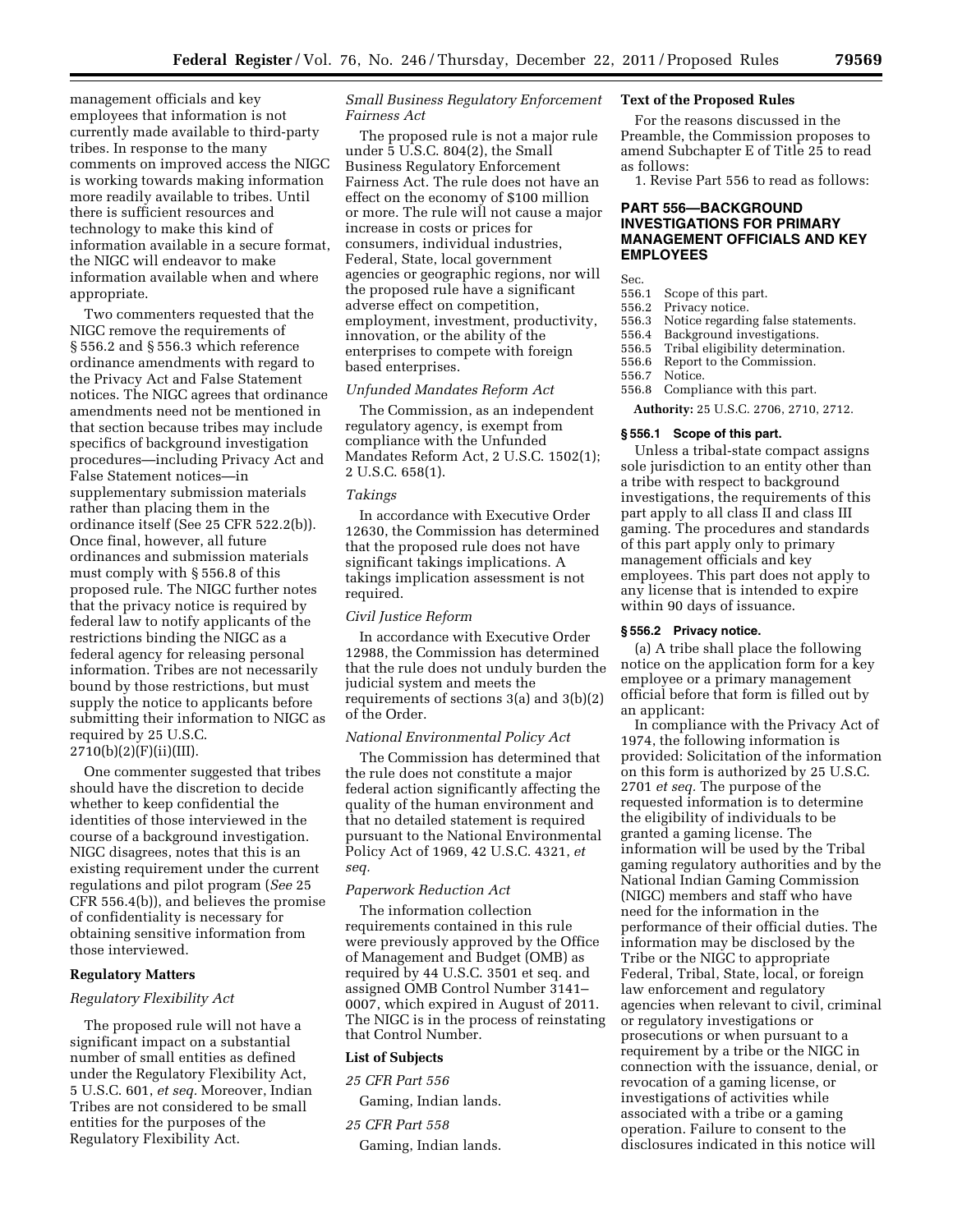result in a tribe's being unable to license you for a primary management official or key employee position.

The disclosure of your Social Security Number (SSN) is voluntary. However, failure to supply a SSN may result in errors in processing your application.

(b) A tribe shall notify in writing existing key employees and primary management officials that they shall either:

(1) Complete a new application form that contains a Privacy Act notice; or

(2) Sign a statement that contains the Privacy Act notice and consent to the routine uses described in that notice.

(c) All license application forms used one-hundred eighty (180) days after the effective date of this section shall comply with this section.

# **§ 556.3 Notice regarding false statements.**

(a) A tribe shall place the following notice on the application form for a key employee or a primary management official before that form is filled out by an applicant:

A false statement on any part of your license application may be grounds for denying a license or the suspension or revocation of a license. Also, you may be punished by fine or imprisonment (U.S. Code, title 18, section 1001).

(b) A tribe shall notify in writing existing key employees and primary management officials that they shall either:

(1) Complete a new application form that contains a notice regarding false statements; or

(2) Sign a statement that contains the notice regarding false statements.

(c) All license application forms used 180 days after the effective date of this section shall comply with this section.

### **§ 556.4 Background investigations.**

A tribe shall perform a background investigation for each primary management official and for each key employee of a gaming operation.

(a) A tribe shall request from each primary management official and from each key employee all of the following information:

(1) Full name, other names used (oral or written), social security number(s), birth date, place of birth, citizenship, gender, all languages (spoken or written);

(2) Currently and for the previous five years: business and employment positions held, ownership interests in those businesses, business and residence addresses, and driver's license numbers;

(3) The names and current addresses of at least three personal references, including one personal reference who

was acquainted with the applicant during each period of residence listed under paragraph (a)(2) of this section;

(4) Current business and residence telephone numbers;

(5) A description of any existing and previous business relationships with Indian tribes, including ownership interests in those businesses;

(6) A description of any existing and previous business relationships with the gaming industry generally, including ownership interests in those businesses;

(7) The name and address of any licensing or regulatory agency with which the person has filed an application for a license or permit related to gaming, whether or not such license or permit was granted;

(8) For each felony for which there is an ongoing prosecution or a conviction, the charge, the name and address of the court involved, and the date and disposition if any;

(9) For each misdemeanor conviction or ongoing misdemeanor prosecution (excluding minor traffic violations) within 10 years of the date of the application, the name and address of the court involved and the date and disposition;

(10) For each criminal charge (excluding minor traffic charges) whether or not there is a conviction, if such criminal charge is within 10 years of the date of the application and is not otherwise listed pursuant to paragraph (a)(8) or (a)(9) of this section, the criminal charge, the name and address of the court involved and the date and disposition;

(11) The name and address of any licensing or regulatory agency with which the person has filed an application for an occupational license or permit, whether or not such license or permit was granted;

(12) A photograph;

(13) Any other information a tribe deems relevant; and

(14) Fingerprints consistent with procedures adopted by a tribe according to § 522.2(h) of this chapter.

(b) If, in the course of a background investigation, a tribe discovers that the applicant has a notice of results on file with the NIGC from a prior investigation and the tribe has access to the earlier investigative materials (either through the NIGC or the previous tribal investigative body), the tribe may rely on those materials and update the investigation and investigative report under  $\S 556.6(b)(1)$  of this part.

(c) In conducting a background investigation, a tribe or its agents shall keep confidential the identity of each person interviewed in the course of the investigation.

## **§ 556.5 Tribal Eligibility Determination.**

A tribe shall conduct an investigation sufficient to make an eligibility determination.

(a) To make a finding concerning the eligibility of a key employee or primary management official for granting of a gaming license, an authorized tribal official shall review a person's:

(1) Prior activities;

(2) Criminal record, if any; and

(3) Reputation, habits and

associations.

(b) If the authorized tribal official, in applying the standards adopted in a tribal ordinance, determines that licensing of the person poses a threat to the public interest or to the effective regulation of gaming, or creates or enhances the dangers of unsuitable, unfair, or illegal practices and methods and activities in the conduct of gaming, an authorizing tribal official shall not license that person in a key employee or primary management official position.

## **§ 556.6 Report to the Commission.**

(a) When a tribe employs a primary management official or a key employee, the tribe shall maintain a complete application file containing the information listed under § 556.4(a)(1)– (14) of this part.

(b) Before issuing a license to a primary management official or to a key employee, a tribe shall:

(1) Create and maintain an investigative report on each background investigation. An investigative report shall include all of the following:

(i) Steps taken in conducting a background investigation;

(ii) Results obtained;

(iii) Conclusions reached; and

(iv) The bases for those conclusions.

(2) Submit a notice of results of the applicant's background investigation to the Commission no later than sixty (60) days after the applicant begins work. The notice of results shall contain:

(i) Applicant's name, date of birth, and social security number;

(ii) Date on which applicant began or will begin work as key employee or primary management official;

(iii) A summary of the information presented in the investigative report, which shall at a minimum include a listing of:

A. Licenses that have previously been denied;

B. Gaming licenses that have been revoked, even if subsequently reinstated;

C. Every known criminal charge brought against the applicant within the last 10 years of the date of application; and